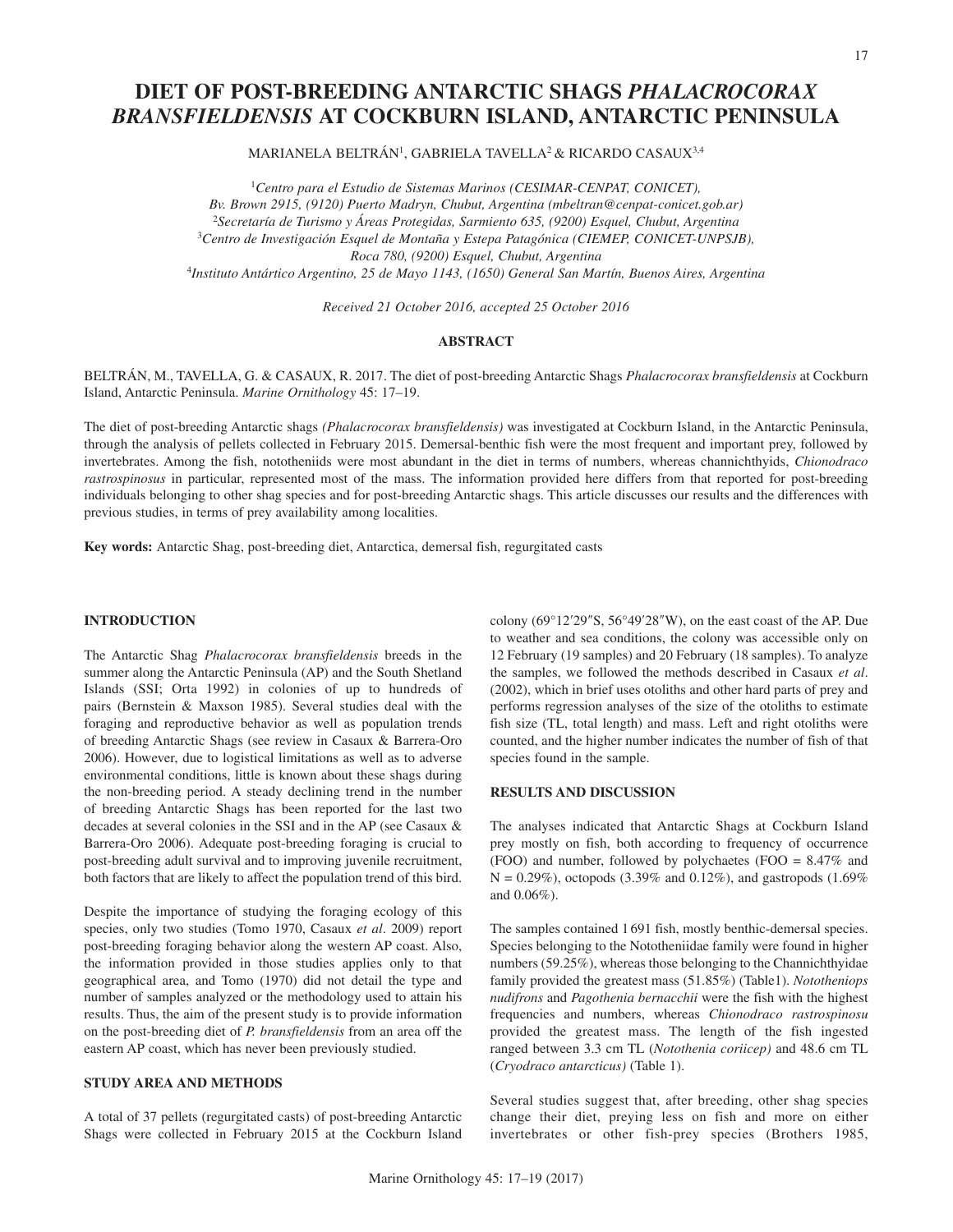Espitalier-Noel *et al*. 1988, Green *et al*. 1990). In contrast, at Duthoit Point, SSI, and at Danco Coast, AP, Casaux (1998) and Casaux *et al*. (2002) observed that, after breeding, Antarctic Shags continue foraging almost exclusively on the same type of fish ingested during the breeding season, although relative species contributions and the size of the fish consumed varied. Although there is no information about Antarctic Shag diet at Cockburn Island during the breeding season, after breeding these birds forage almost exclusively on demersal-benthic fish, which is consistent with what has been observed at other localities (Casaux & Barrera Oro 1993, Favero *et al*. 1998, Casaux & Ramón 2002, Casaux *et al*. 2002).

Despite this consistency, the fish-prey species dominant varied by locality. Nototheniids largely dominated the diet in number and mass at both SSI (Casaux *et al*.1997, Favero *et al*. 1998) and Danco Coast, AP (Casaux *et al*. 2002). Also, although at Cockburn Island nototheniids were found in higher numbers (59.3%), channichthyids contributed the most in terms of mass (51.9%). By comparing the fish in pellets and in trammel-net catches, Casaux & Barrera-Oro (1993) and Casaux *et al.* (2002) observed that the diet of Antarctic Shags reflects local fish availability. We assume that this is the case at Cockburn Island as well. The lack of information on the structure of the fish community at the depths where shags forage around Cockburn Island precludes our testing whether this pattern applies to this locality as well.

## **ACKNOWLEDGEMENTS**

We would like to thank J. Lusky, G. Mamani, and J. Dell Acha for their assistance in the field.

#### **REFERENCES**

- BERNSTEIN, N. & MAXSON, S. 1985. Reproductive energetics of Blue-eyed Shags in Antarctica. *Wilson Bulletin* 97: 450-462.
- BROTHERS, N. 1985. Breeding biology, diet and morphometrics of the king shag (*Phalacrocorax albiventer purpurascens*) at Macquarie Island. *Australian Wildlife Research* 12: 81-94. doi:10.1071/WR9850081.
- CASAUX, R. 1998. Biología reproductiva y ecología alimentaria del Cormorán Antártico (*Phalacrocorax bransfieldensis)* (Aves, Phalacrocoracidae) en las Islas Shetland del Sur, Antártida. PhD thesis. La Plata, Argentina: University National of La Plata.
- CASAUX, R., BARONI, A. & BARRERA-ORO, E. 2002. Fish in the diet of the Antarctic shag at four colonies on the Danco Coast, Antarctic Peninsula. *Antarctic Science* 14: 32-36. doi: 10.1017/S095410200200055X.
- CASAUX, R., BARONI, A., RAMÓN, A., BERTOLIN, M. & DI PRINZIO, C.Y. 2009. The diet of post-breeding Antarctic shags (*Phalacrocorax bransfieldensis*) at the Danco Coast, Antarctic Peninsula. *Antarctic Science* 21: 221-227. doi[:10.1017/](http://dx.doi.org/10.1017/S0954102009001746) [S0954102009001746](http://dx.doi.org/10.1017/S0954102009001746).
- CASAUX, R. & BARRERA-ORO, E. 1993. The diet of the blueeyed shag (*Phalacrocorax atriceps bransfieldensis*) feeding in the Bransfield Strait. *Antarctic Science* 5: 335-338. doi[:10.1017/](http://dx.doi.org/10.1017/S0954102093000458) [S0954102093000458](http://dx.doi.org/10.1017/S0954102093000458)
- CASAUX, R. & BARRERA-ORO, E. 2006. Shags in Antarctica: their feeding behaviour and ecological role in the marine food web. *Antarctic Science* 18: 3-14. doi:[10.1017/S0954102006000010.](http://dx.doi.org/10.1017/S0954102006000010)
- CASAUX, R., FAVERO, M., CORIA, N. & SILVA, P. 1997. Diet of the Imperial Cormorant (*Phalacrocorax atriceps)*: comparison of pellets and stomach contents. *Marine Ornithology* 25: 1-4.

| Fish represented in the diet of post-breeding Antarctic Shags at Cockburn Island, Antarctic Peninsula |              |       |           |                            |
|-------------------------------------------------------------------------------------------------------|--------------|-------|-----------|----------------------------|
| <b>Family and species</b>                                                                             | Frequency, % | N, %  | Mass, $%$ | Total length, mean (range) |
| Nototheniidae                                                                                         |              |       |           |                            |
| Gobionotothen gibberifrons                                                                            | 81.08        | 8.10  | 3.09      | $8.88(3.61-3.71)$          |
| Notothenia coriiceps                                                                                  | 56.76        | 2.42  | 3.77      | $10.48(3.33 - 24.16)$      |
| Nototheniops larseni                                                                                  | 10.81        | 0.35  | 0.17      | $10.85(8.02 - 14.46)$      |
| Nototheniops nudifrons                                                                                | 100.00       | 22.12 | 4.91      | $7.93(5.02 - 13.69)$       |
| Pagothenia bernacchii                                                                                 | 97.30        | 14.55 | 16.66     | 14.98 (7.75-23.44)         |
| Pagothenia hansoni                                                                                    | 2.70         | 0.06  | 0.15      | $20.15(20.15-20.15)$       |
| Trematomus newnesi                                                                                    | 89.19        | 11.65 | 6.08      | 8.81 (6.24-12.03)          |
| Channichthyidae                                                                                       |              |       |           |                            |
| Chaenocephalu saceratus                                                                               | 2.70         | 0.06  | 0.20      | 26.78 (26.78-26.78)        |
| Chaenodraco wilsoni                                                                                   | 5.41         | 0.18  | 0.51      | 20.45 (18.94-21.51)        |
| Channichthys rhinoceratus                                                                             | 16.22        | 1.06  | 3.60      | 25.89 (19.69-36.92)        |
| Chionodraco rastrospinosus                                                                            | 62.16        | 6.27  | 42.27     | 25.04 (16.57-38.19)        |
| Cryodraco antarcticus                                                                                 | 10.81        | 0.59  | 5.27      | 31.78 (18.05-48.59)        |
| Bathydraconidae                                                                                       |              |       |           |                            |
| Parachaenichthys charcoti                                                                             | 59.46        | 3.73  | 9.45      | 25.86 (17.21-33.34)        |
| Parachaenichthys georgianus                                                                           | 21.62        | 1.24  | 3.26      | 26.09 (20.57-34.60)        |
| Harpagiferidae                                                                                        |              |       |           |                            |
| Harpagifer antarcticus                                                                                | 59.46        | 2.66  | 0.59      | $7.10(6.04 - 7.91)$        |

**TABLE 1**